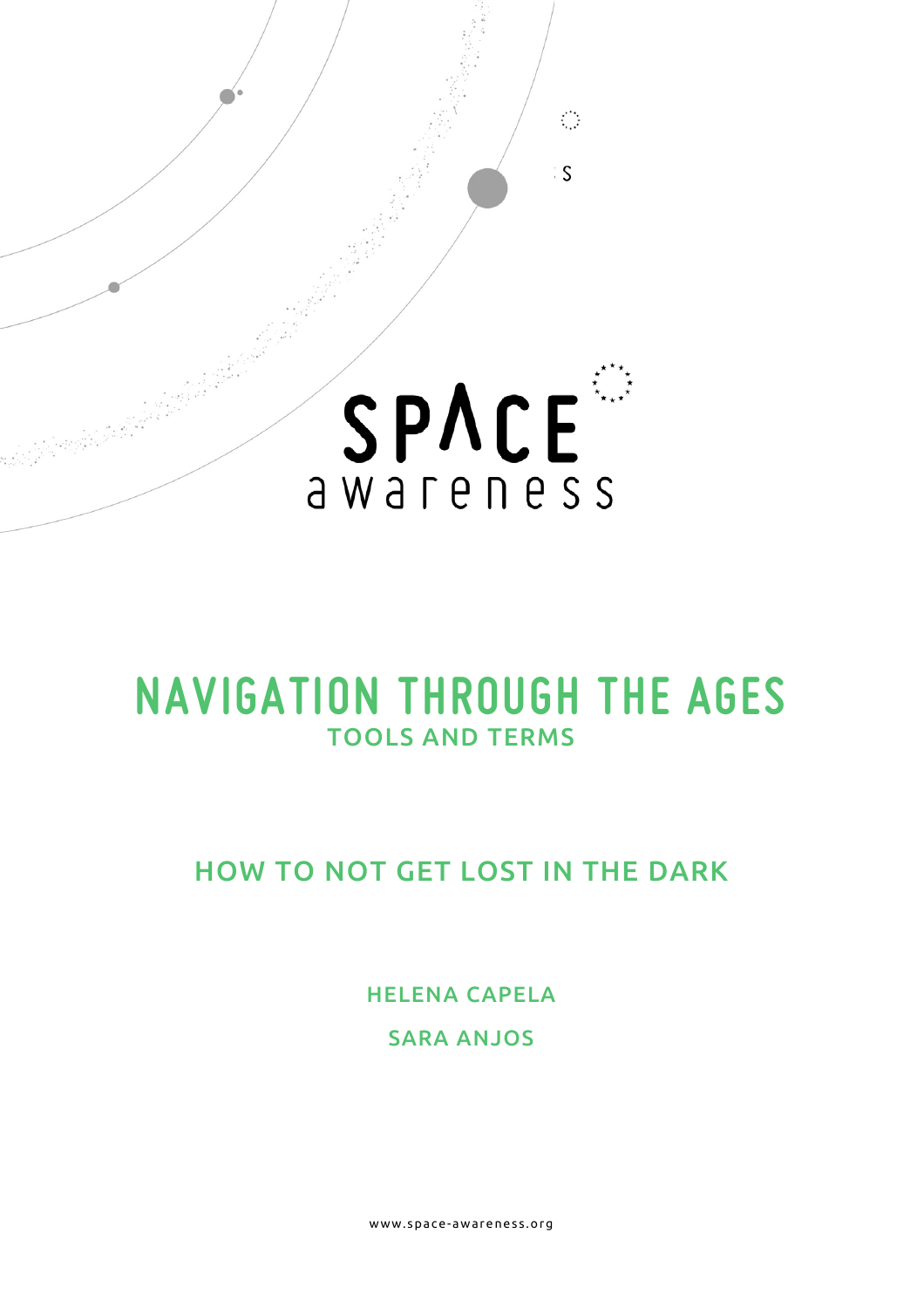

#### Information about the course

**Curriculum topic**: Tools and terms on navigation

**Category:** Navigation through the Ages

**Keywords**: latitude, longitude, height, position, navigation, precession, zenith, quadrant, theodolite, constellations satellite, GPS, GNSS, EGNOS, Galileo

**Didactical hours**: 2 didactical hours

**Age range**: 12–14 years

**Education level:** Secondary

**Language:** English

### **BRIEF DESCRIPTION**

After watching the introductory videos, the students engage in an activity that helps them identify the concepts, tools, and terms that are essential for the determination of location. They learn about the basics of how satellite navigation works and about GNSSs, that is, global navigation satellite systems, and their uses and purposes, focusing on Galileo.

# **EDUCATIONAL OBJECTIVES**

- To use space and the Universe to broaden children's minds, develop a sense of European and global citizenship, and foster tolerance for diverse cultures
- To attract the interest of students, mainly European, for space exploration, science, and technology
- To trace the history of navigation, from ancient Greek and fifteenth century European explorers and their missions of global discovery to Europe's Galileo program and the current needs of citizens (mobile devices, increased mobility, safety and security, etc.).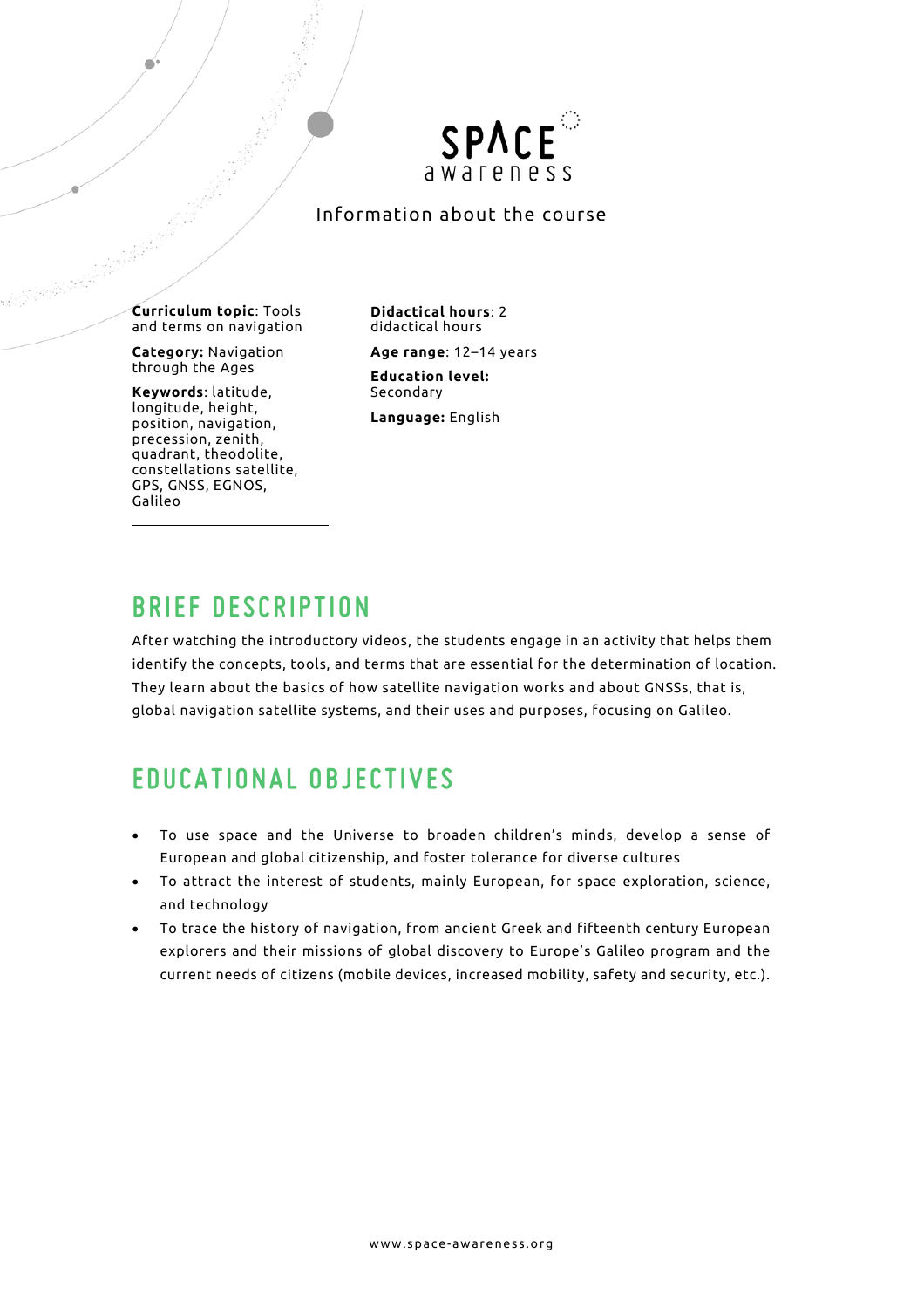

| <b>Cognitive Objectives:</b><br><b>Types of Knowledge</b> | <b>Cognitive Objectives:</b><br><b>Processes</b> | <b>Affective Objectives</b>              | <b>Psychomotor</b><br><b>Objectives</b>                  |
|-----------------------------------------------------------|--------------------------------------------------|------------------------------------------|----------------------------------------------------------|
| <b>Factual</b>                                            | To remember                                      | To pay attention                         | To imitate and try                                       |
| <b>Conceptual</b>                                         | To understand                                    | To respond and<br>participate            | To perform<br>confidently following<br>instructions      |
| Procedural                                                | To apply                                         | To recognise values                      | To perform<br>independently, skilfully,<br>and precisely |
| Meta-cognitive                                            | To think critically and<br>creatively            | To form and follow a<br>system of values | To adapt and perform<br>creatively                       |

Please briefly explain how each educational objective is achieved by the activity.

# **STEPS**

<span id="page-2-0"></span>

Λ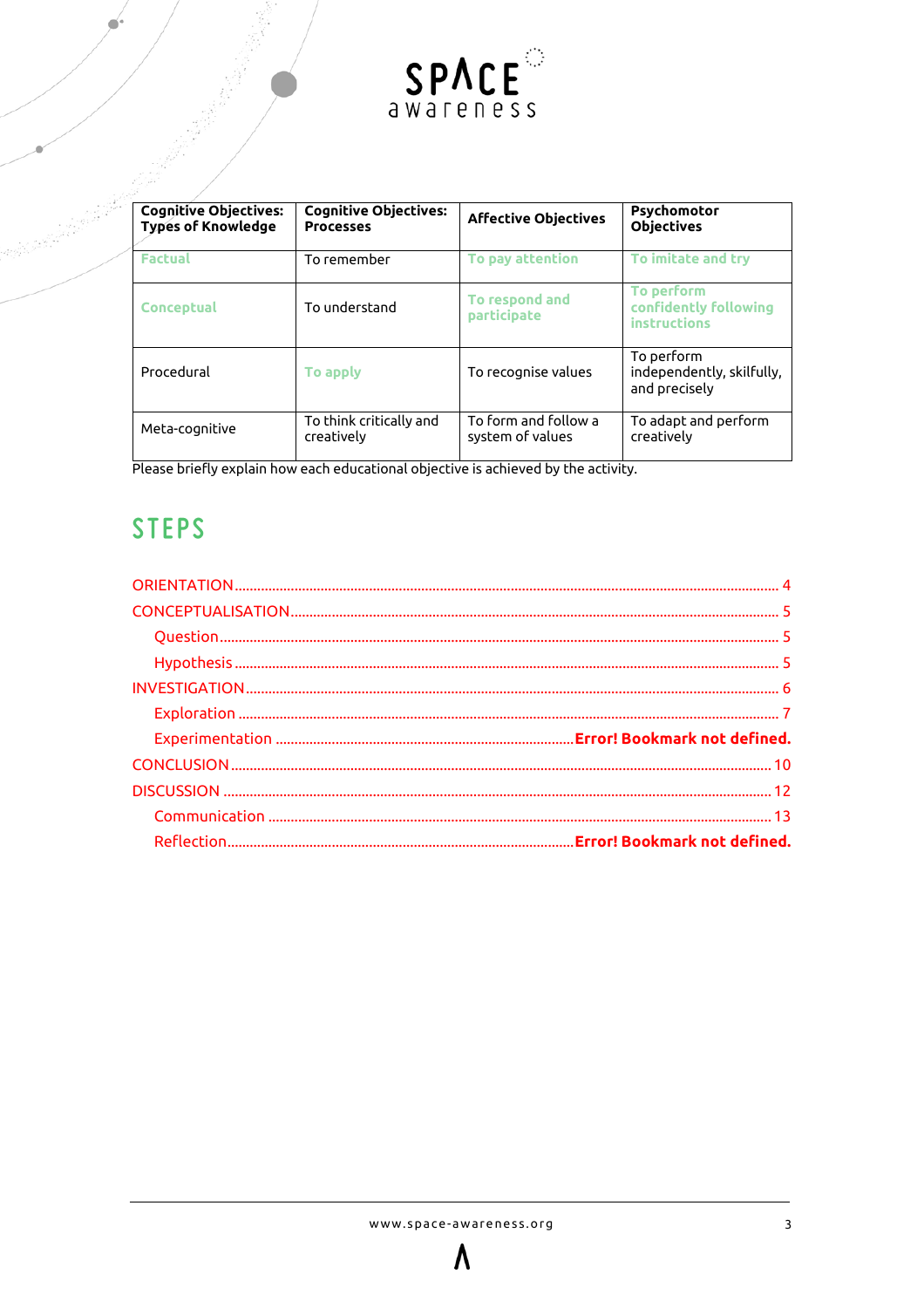

# **ORIENTATION**

Start the activity by showing a video and then discussing the theme of the video. (Select one or several videos to show to your pupils)

> 'See the following video: How did early sailors navigate the oceans? [https://youtu.be/4DlNhbkPiYY'](https://youtu.be/4DlNhbkPiYY)

Ask them what the video is about.

Make them consider the instruments people in ancient times used to find their way home when travelling by night or day.

Make them imagine that they had a friend in another continent of the same hemisphere, say America, for instance. When it was night-time in both continents, they called him and asked what stars/constellations he could see. Would they name the same stars and, if so, would they see these starts in the same part of the sky?

How easy is to find the North Star?

#### 'What is the video about?

How can you find your location if you don't have access to technology? How did the early travellers, especially navigators, travel?'

Start a discussion until they state (perhaps with your help) that there would be some stars/constellations they would see at the same time, more or less, in the same place in the sky and one, in particular, would seem unmoving, that is, the North Star.

- How can we find the North Star in the sky?
- What if their friend was in the Southern Hemisphere?
- What if he lived on the Equator?

#### **Accompanying files**

- How did early sailors navigate the Oceans? <https://youtu.be/4DlNhbkPiYY>
- How to find the North Star <http://www.instructables.com/id/How-to-find-Polaris-the-North-Star/>

'How can we determine our position without the technology of today?

-Why is there a fixed star in the Northern Hemisphere?

-Is it the same in both hemispheres?'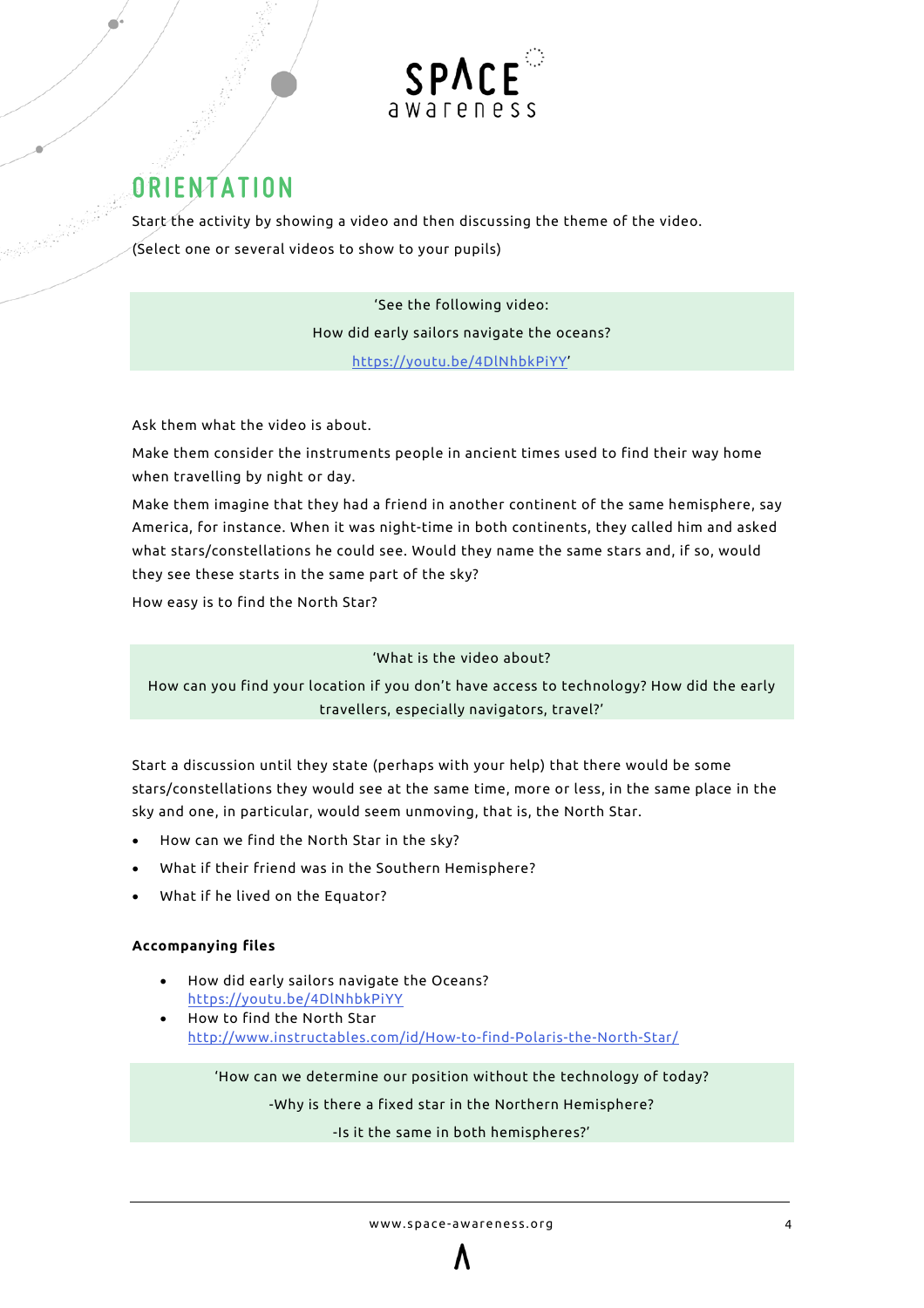

#### **EXTRA GUIDELINES**

#### <span id="page-4-0"></span>**Tips for a diverse classroom**

• Invite all students to contribute to the class discussion

#### **Main skills involved**

- Active listening Paying complete attention to the video
- Active learning
- Time management
- Social perceptiveness

# **CONCEPTUALISATION**

#### <span id="page-4-1"></span>**Questions**

Based on students' responses to questions about the video, you can determine how much they know.

Now, make them ask questions about the problem/s they have identified.

<span id="page-4-2"></span>"How can we determine our position by day?

And by night?

How can I use the stars?

Is it always possible to use the stars?

What instruments (not including modern technology) can I use?

What do they measure?"

After you finish with this part of the discussion, it is time to introduce the research activity to the students.

"Let's set some goals and decide what we want to learn.

This list of goals is what we will call scientific questions. We will try to investigate them and find answers."

Make sure the questions address latitude, constellations, altitude, and position on Earth:

- How can I know my position by day/night?
- Do we have to know how far the stars are?
- Why can I use some stars/constellations?
- How can I use them?

What happens in different hemispheres?

• Can we use the stars in the city?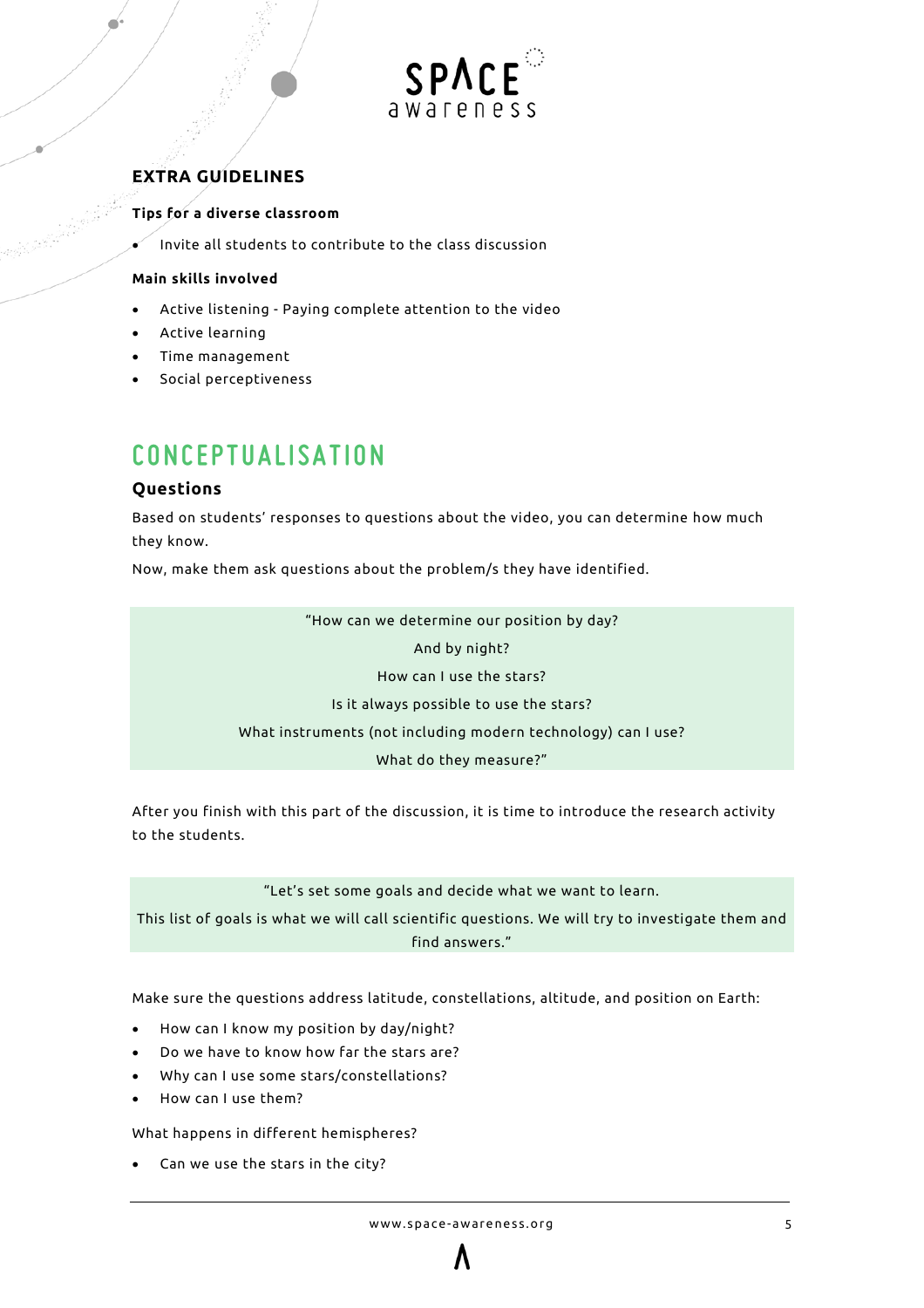

- What instruments can I use?
- How does the angle of elevation of the North Star relate with the latitude?
- How do we measure angles?
- In ancient times, was there some kind of device that could measure angles?
- Was the Northern star always the guiding star for humans? And will it remain so in the future?
- Is it dark enough in a city to see stars? And around it?
- What is light pollution?

#### **EXTRA GUIDELINES**

#### **Tips for a diverse classroom**

- Encourage everyone to expresses view and concerns.
- If you have students with special needs, try to adapt the activity so everyone can be included.

#### **Suggested ICT tools**

For this part of the activity, you can use the Padlet [\(http://padlet.com/\)](http://padlet.com/) tool as an online blackboard to write down the students' research questions. You can also use a projector and type the questions the students mention.

#### **Hypothesis**

"Do you have an idea about the answer(s) to your question(s)?

Let's share ideas.

A scientific question or problem can be solved by trying to make a rational guess about the answer: this is known as a hypothesis. This guess should be tested through experimentation. If the hypothesis is wrong, then we should try another 'guess' after doing an experiment or some research. Now let's see if there is any hypothesis to test."

Ask students to make a hypothesis for their questions. You may write the hypothesis in Padlet.

Encourage students to speak their mind even if they are hesitant. Explain to them that everyone make mistakes.

#### <span id="page-5-0"></span>**EXTRA GUIDELINES**

#### **Tips for a diverse classroom**

- Make sure that there are no gender monopolies. Make sure that all students are given time and space to present their hypotheses.
- Treat all questions and hypotheses seriously.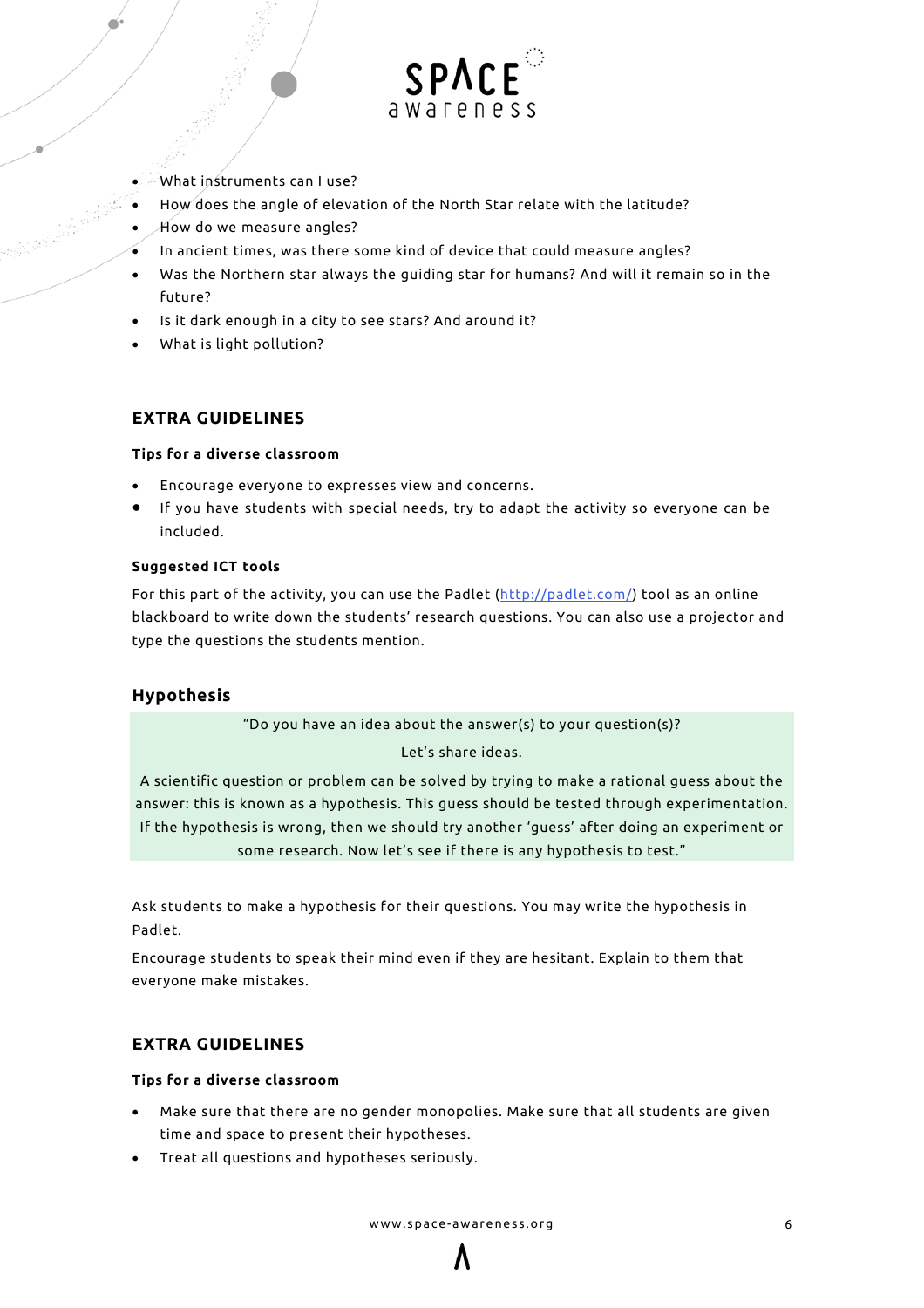

#### **Main skills involved**

- $\sqrt{\epsilon}$ ritical thinking Using logic and reasoning to identify the key points of the game.
- Use of science Referring to previous knowledge and scientific rules related to the activity.

# **INVESTIGATION**

#### <span id="page-6-0"></span>**Exploration**

"In order to solve our questions and test our hypotheses, we will need to plan research. We will form groups to conduct our research and do some activities.

#### **Activity N1:**

- Investigate using Stellarium:
- What stars/constellations can be used in the Northern and Southern Hemispheres and at the Equator?
- Making the clock go forward, what star seems unmoving in the Northern Hemisphere?
	- If we lived on the Moon, could we also use the North Star to determine position?
		- Was the North Star always our guiding star and will it remain so?"

At this point in the activity, students will design their research. You can suggest that they do the following activity.

Students should realise that the North Star seems still because it is more or less aligned with the Earth's axis.

In Stellarium ([http://www.stellarium.org/\)](http://www.stellarium.org/), students should place themselves in the Northern Hemisphere, make the clock go forward a few hours and relate what they see.

#### **Using Stellarium**

Students can verify their hypothesis by placing themselves in different places:

- in the North Pole;
- in different longitudes with the same latitude
- in the Southern Hemisphere;
- in the northern hemisphere of the Moon

Students can identify some constellations like Ursa Minor and Drago.

They should go back to the times of Plato to see if the North Star was also the best guiding star at that time.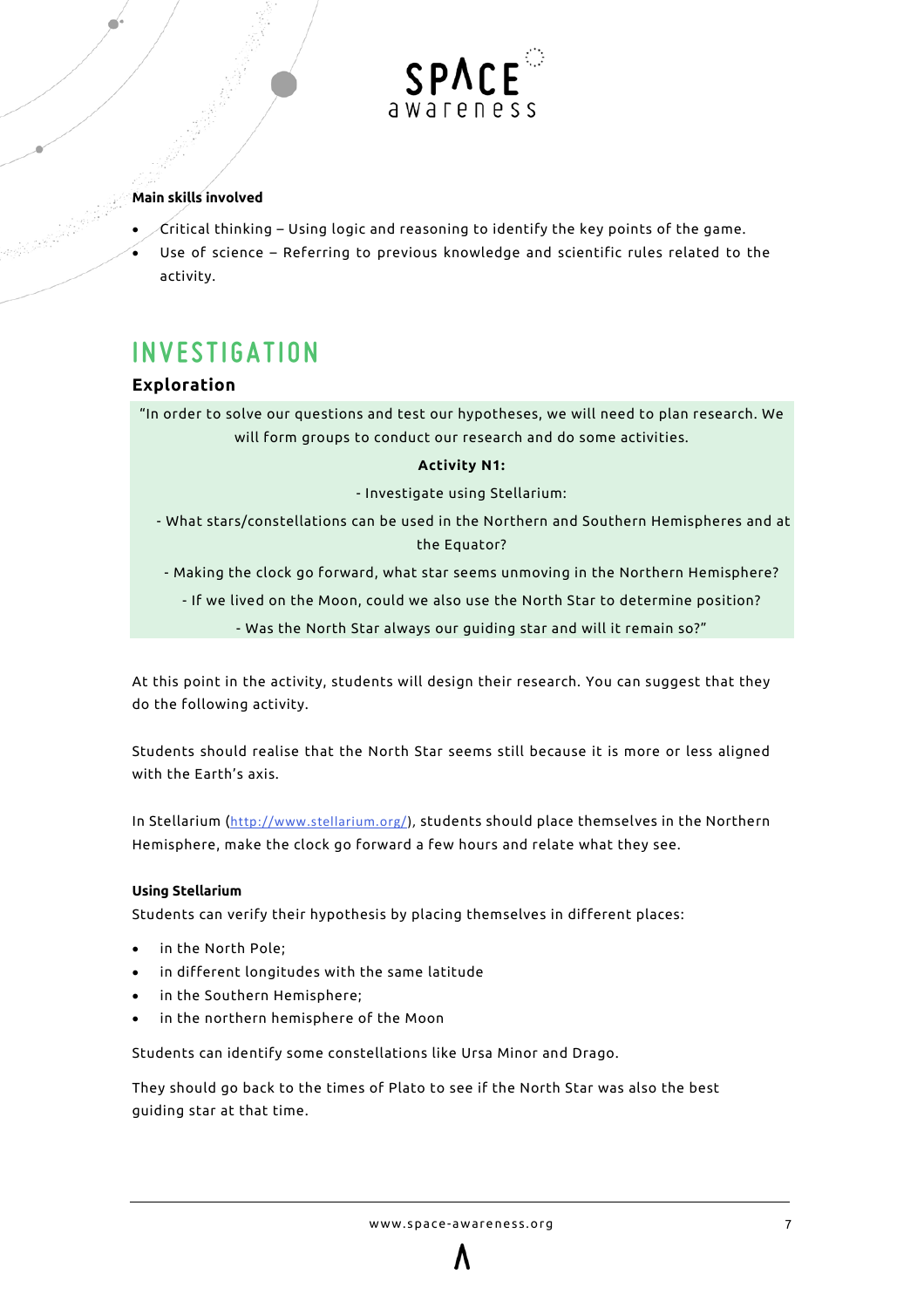

Students should also change the year to 4000, for instance, to see where Polaris will be in the future.

Then they can watch the video Precession of the Earth and try to explain in their own words the change in the position of Polaris with time.

- <http://www.space.com/15567-north-star-polaris.html>
- <http://www.badastronomy.com/bad/misc/badpole.html>

#### Precession of the Earth

• <https://youtu.be/qlVgEoZDjok>

#### **Activity N. 2:**

- How do we measure the altitude of a star?

- What instruments can measure angles?

- How does the altitude of a star relate to the latitude of the place where it is being measured from?

Students will look for different measuring instruments used in ancient navigation.

• <http://www.thepirateking.com/historical/navigation.htm>

With Geogebra, students will learn how to measure the altitude of a star.

The drawing can be made by the students themselves or provided by the teacher. The students must only relate the angle between the horizon line and the position of the North Star and the angle between the zenith line and the Equator (latitude). In this case, there's a time gain:

- Draw a circle to represent Earth and its rotation axis in a vertical position;
- Draw the Equator;
- Above the axis, plot a point representing Polaris
- In the circumference, plot a point representing the place on Earth where you are;
- Draw the tangent line to the circumference on that point; this is the horizon line;
- Draw the perpendicular to the tangent on the point of tangency; this is the zenith line (point in the sky straight above your head).
- Draw a line from your position on Earth to the star;
- Measure the angle between your horizon line and Polaris:\_\_\_\_\_\_\_;
- Measure the angle between your zenith line and the Equator:\_\_\_\_; do these two angles match?
- Polaris is not really above the Earth's axis;
- Try to find the approximate real position.
- Plot a point on that new position and draw a line from your position on Earth and this new point;
- Measure the angle between your horizon line and this more accurate line:\_\_\_\_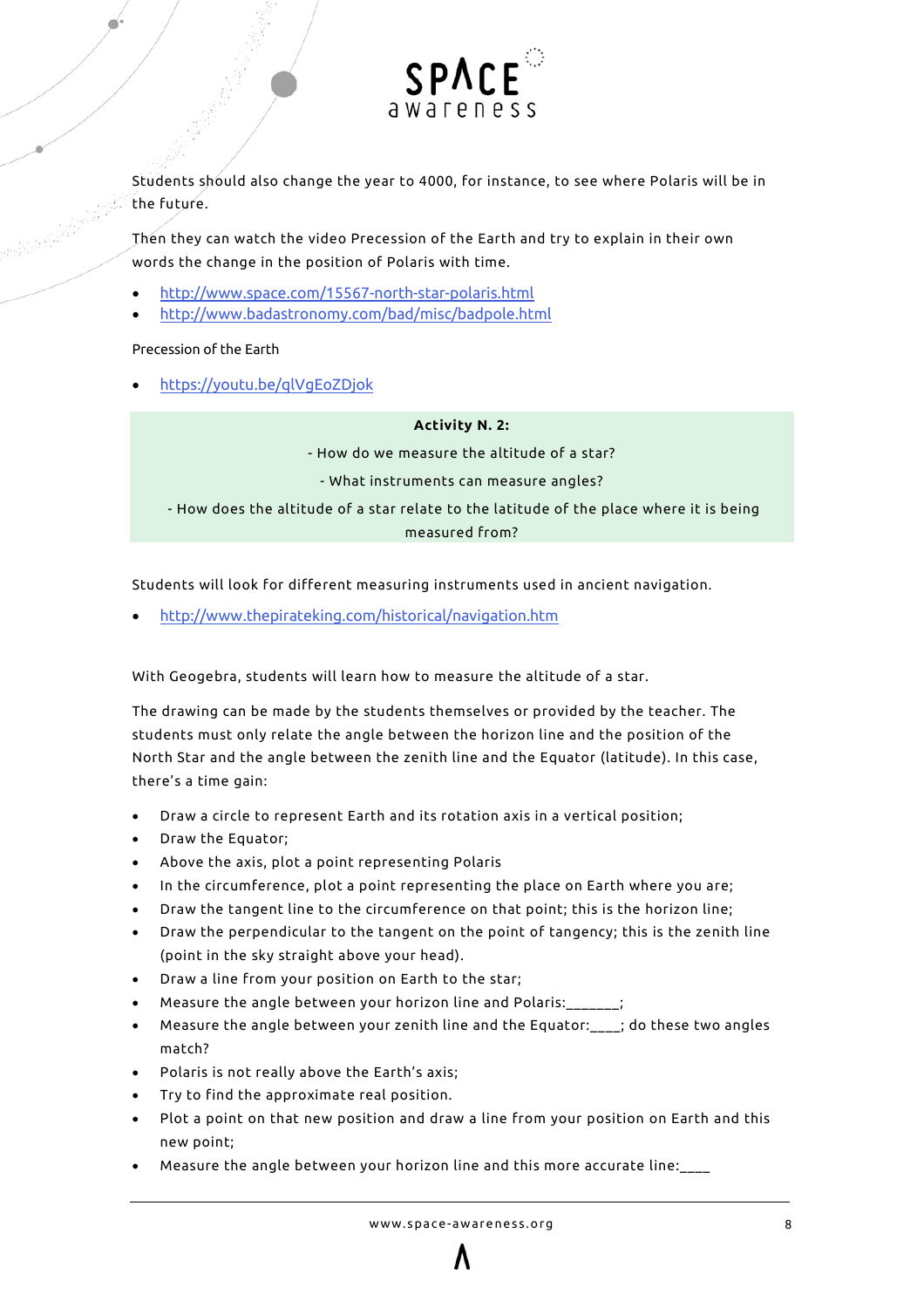

• Students must note that this is not a scale model. Polaris is a long, long way from Earth (they can search how far).



#### **Activity N. 3**

(This activity can be a practical alternative to activity number two)

In this activity, students are supposed to understand that the angle measured when determining the altitude of a star depends on the position you are at (the latitude).

- How can we actually measure the altitude of a star?

- Can we use a protractor?

- Can we build our own measurement instrument?

Can you measure the altitude of a star with your small protractor?

Let's build something similar, that is, a quadrant.

For each quadrant, you will need

- A straw;
- A piece of string of about 30 cm;
- A small weight;
- A piece of card to glue the quadrant template to;

The quadrant template

• <http://www.jorgeneto.eprofes.net/images/atividades/quadrante/gabarito.pdf>

The students can use previous built quadrants or a protractor, a string with a weight, tape, and a straw. With a previous built quadrant, there's a time gain.

Let's measure something outside. Suppose that lamp is a star.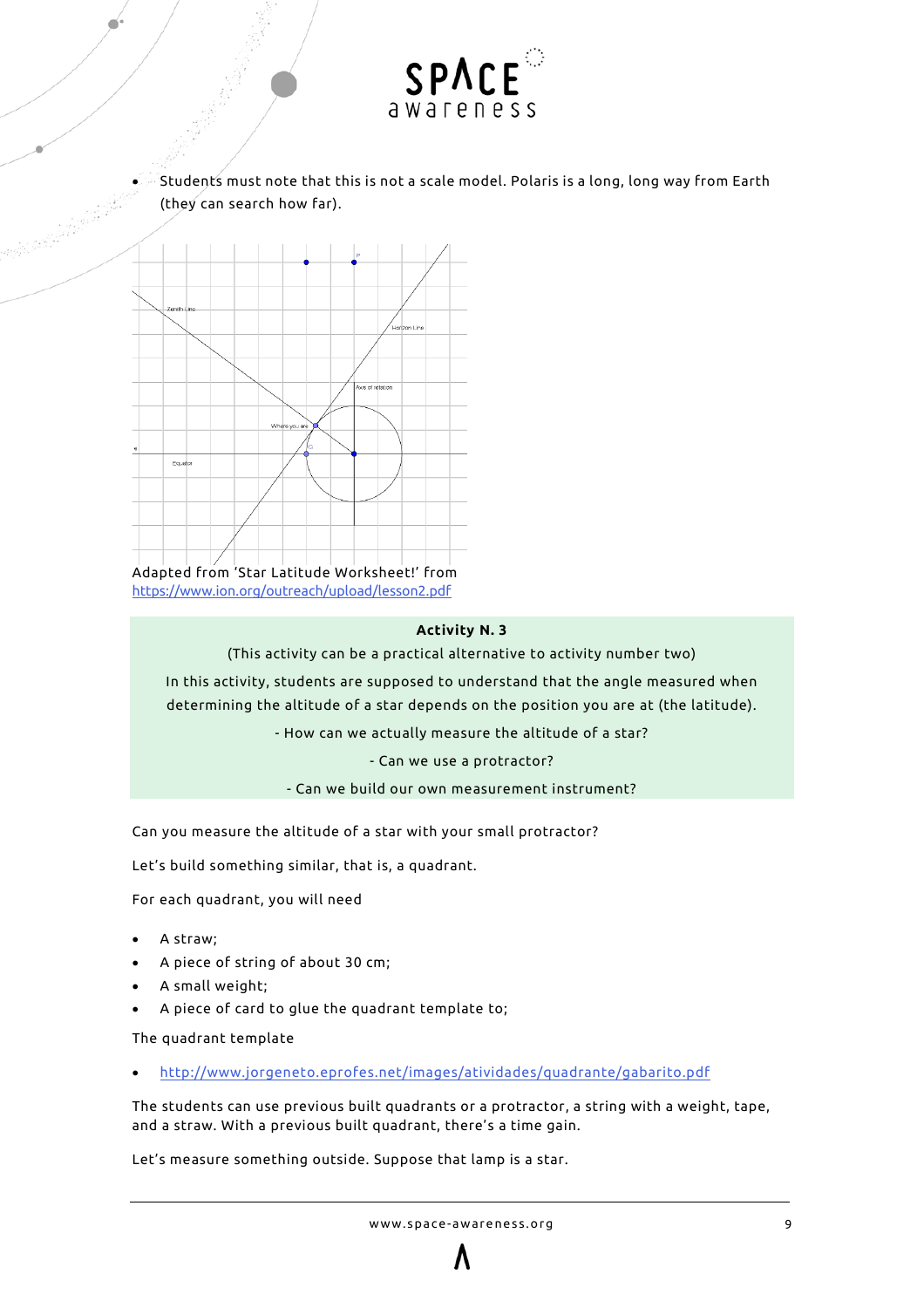

Place students at different distances from the lamp.

Make them measure the observation angle.

It will not be the same for all the students.

This can also be the departing point for some later activities like

- Determining the similarity between triangles
- Spherical geometry
- Measuring the Earth's radius



Let's measure the altitude of the Sun

#### **EXTRA GUIDELINES**

#### <span id="page-9-0"></span>**Tips for a diverse classroom**

- Develop a positive atmosphere in the classroom that promotes excellence and cooperation.
- Encourage your students (as a group or individually) to consult you if they have problems during the activity.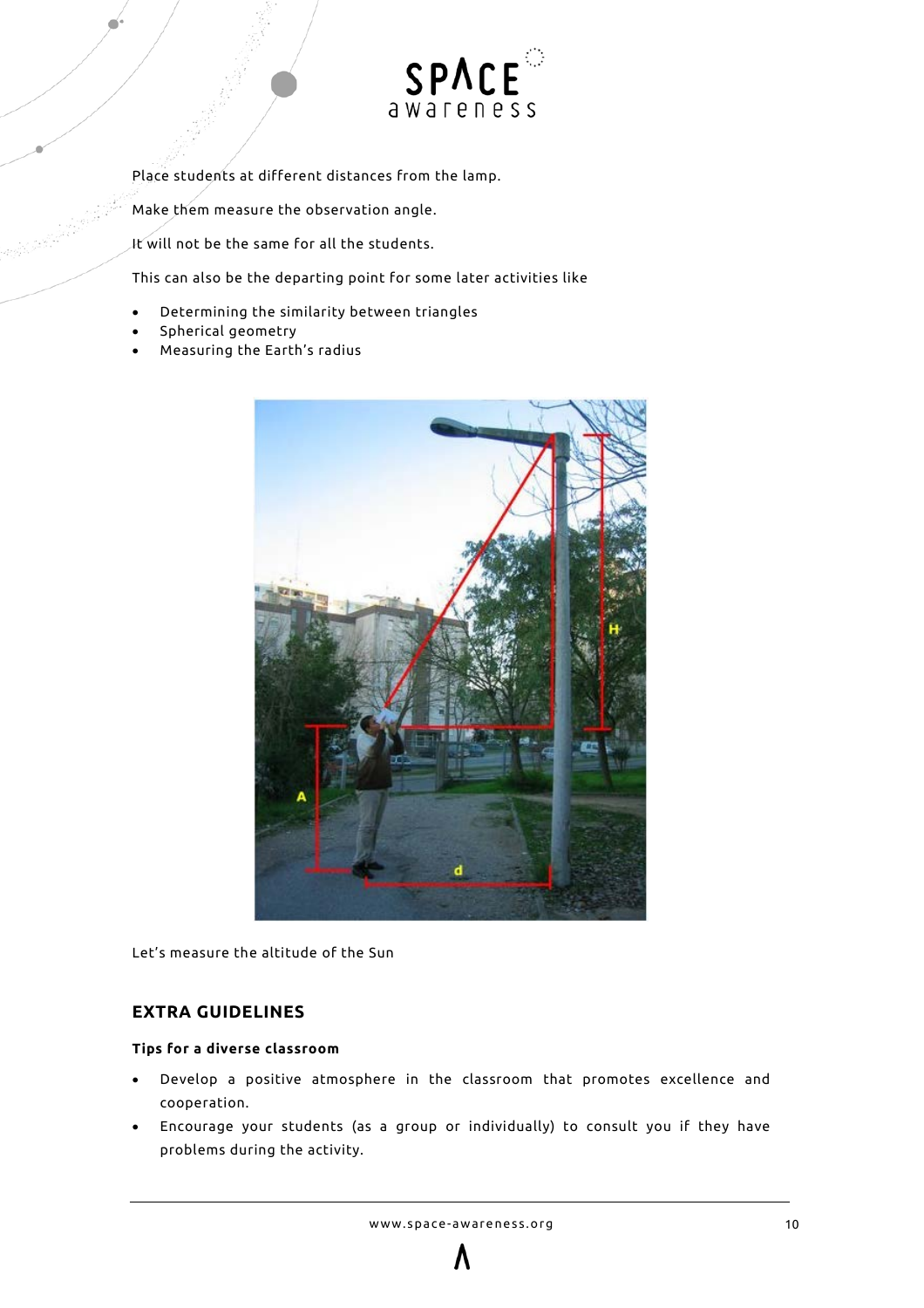

- Encourage the formation of heterogeneous groups across certain characteristics such as gender, race, and level of achievement. You may choose to assign students randomly or ask them to form their own groups.
- Pay attention to the length of time students remain in a group
- Make sure that boys and girls are equally engaged with the theme. You may encourage this by using examples from daily life that are common for both genders.
- Be sure to repeat the instructions if you think someone still has doubts. Be very clear in your instructions so everyone knows what to do next and feels part of the task.

#### **Main skills involved**

- Complex problem solving Understanding the research questions
- Critical thinking Using logic and reasoning to understand the investigation plan and its implementation. Proposing modifications if needed and assessing the validity of data received and of the final results of data interpretation.
- Judgment and decision making Considering possible pathways for recognising errors in the experimentation and data manipulation processes. Assessing teammates' proposals and opinions.
- Active listening Paying full attention to the opinions of teammates.
- Reading and comprehension Understanding instructions and the relevant theory.
- Monitoring Assessing self-performance and team performance and taking corrective actions if needed.
- Active learning Understanding the implementation process and its relation to the problem at hand. Relating information derived from experimentation and data interpretation to knowledge acquired previously and to the problem at hand.
- Time management Managing experimentation time and not letting the team spend more time than foreseen on the task at hand.
- Systems analysis Understanding the experimental set-up and how each variable affects the experiment. Manipulating and interpreting the data received.
- Coordination Cooperation within teams, ensuring harmonious and balanced collaboration.
- Social perceptiveness Being aware of teammates' reactions and understanding why they react as they do.
- Use of science Using scientific rules and methods effectively to perform experiments and data interpretation.
- Systems evaluation Assessing the experimentation process and understanding whether the experiment has been carried out correctly or not. Being able to take the actions needed to improve or correct performance.
- Use of mathematics Using mathematics to manipulate data and produce final results.
- Quality control analysis Assessing the results obtained as well as the quality of the gathered data. Being able to estimate the source of errors in the experiment.

#### **Suggested ICT tools**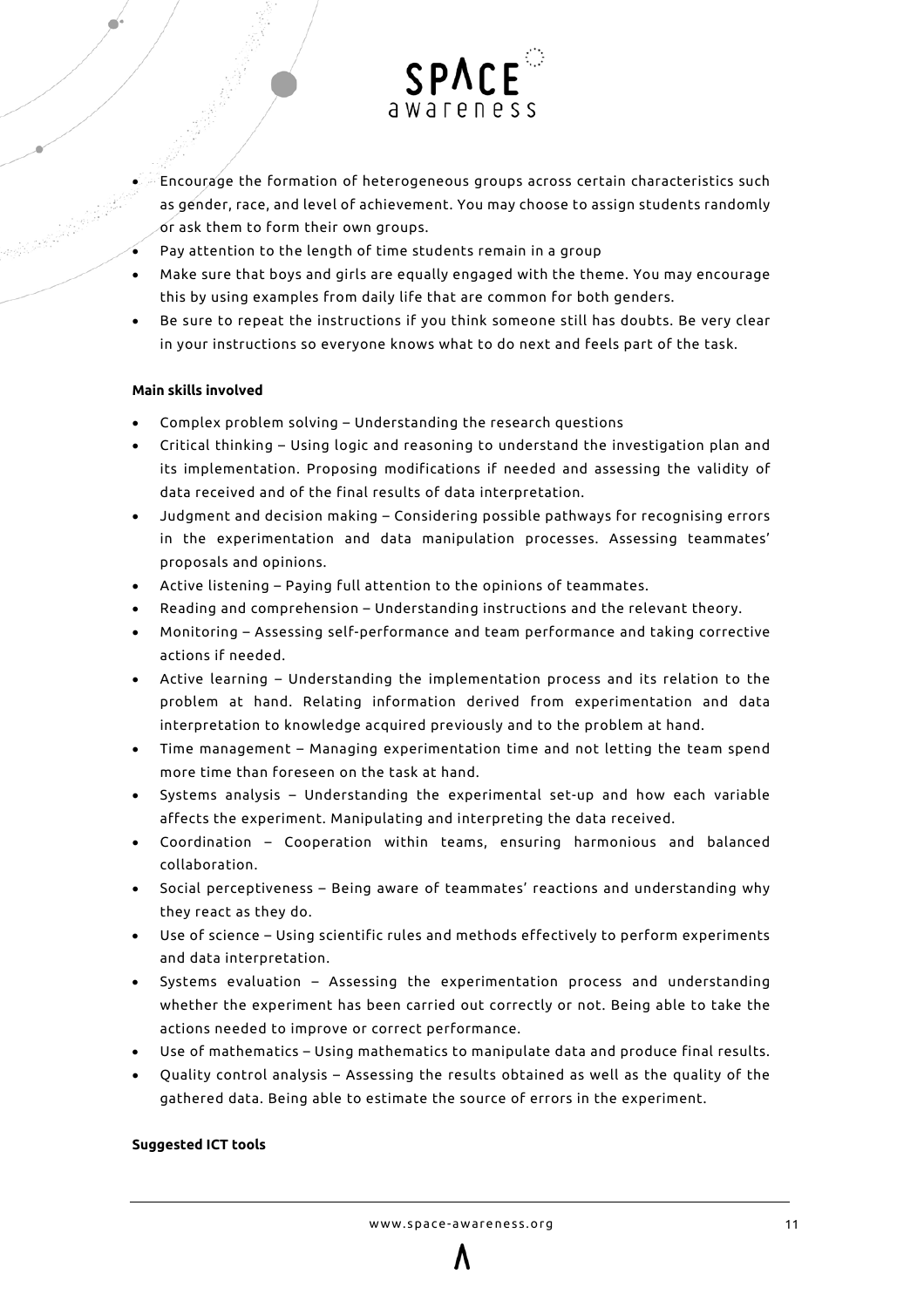

- Research tools (Wikipedia)
- Video:
	- o How did early sailors navigate the oceans
		- https://youtu.be/4DINhbkPiYY
	- o How to find the North Star
		- [http://www.instructables.com/id/How-to-find-Polaris-the-North-](http://www.instructables.com/id/How-to-find-Polaris-the-North-Star/Wiggio)[Star/Wiggio](http://www.instructables.com/id/How-to-find-Polaris-the-North-Star/Wiggio)
		- <http://www.stellarium.org/>
		- <http://www.space.com/15567-north-star-polaris.html>
		- <http://www.badastronomy.com/bad/misc/badpole.html>
		- <http://www.thepirateking.com/historical/navigation.htm>
		- Precession of the Earth: <https://youtu.be/qlVgEoZDjok>
		- <https://www.ion.org/outreach/upload/lesson2.pdf>
		- [http://www.jorgeneto.eprofes.net/images/atividades/quadrante/gabarit](http://www.jorgeneto.eprofes.net/images/atividades/quadrante/gabarito.pdf) [o.pdf](http://www.jorgeneto.eprofes.net/images/atividades/quadrante/gabarito.pdf)
- Dropbox or Google Docs (for storing their investigation sheets)
- Geogebra

#### **Related careers**

Each stage of the development of GNSSs involves several scientists, engineers, and technicians.

### **CONCLUSION**

"Prepare a report about the activity you have done."

Encourage students to share their conclusions via a report.

#### **EXTRA GUIDELINES**

#### <span id="page-11-0"></span>**Suggested ICT tools**

Tools that could be useful in the conclusion phase are:

- Research tools (Wikipedia)
- Online collaboration documents for sharing inputs and ideas (Google Docs)
- Shared space (Dropbox)
- Virtual classroom walls (Padlet, Popplet) (for reflecting on the conceptualisation phase)
- Study cards (Studyblue) (for reflecting on the conceptualisation phase)
- - Geogebra
- - Stellarium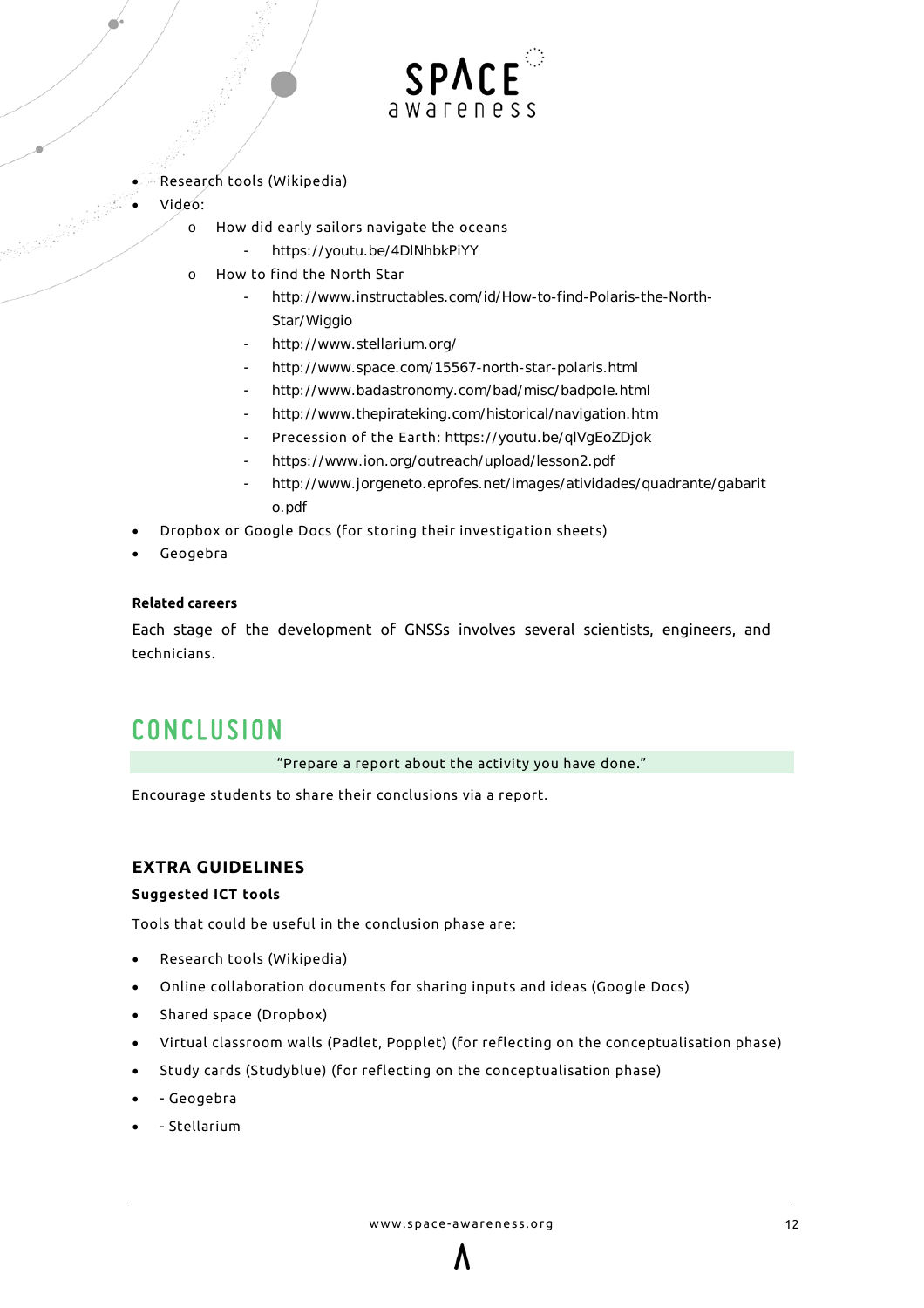

#### **Tips for a diverse classroom and ensuring gender balance**

- Encourage students to include multiple perspectives and consider alternative explanations.
- Don't allow students to be interrupted or intimidated.
- Encourage hesitant students to speak their mind and show them you are especially interested in what they have to say.
- Give students time to draw their conclusions and be sure that you are paying attention to all of them equally.
- Refer to a silent student's work in an affirming way.
- Credit a quiet student by making her or him the expert for a task.
- Ask all students to take turns in drawing conclusions.

#### **Main skills involved**

- Active listening
- Reading and comprehension
- Speaking
- Active learning
- Time management
- Writing
- Social perceptiveness

### **DISCUSSION**

#### <span id="page-12-0"></span>**Communication**

'Use the data from the report to describe and explain the steps you have been through and the discoveries you have made to other pupils and to other people outside school (your friends or relatives, for instance)'.

At this time, the entire class presents its findings and each group comments on the work of other groups.

#### **Reflection**

"Even if we didn't have today's technology, we wouldn't be lost. However, we do things quite differently nowadays.

See the following videos and think about the uses of satellite navigation in your daily life.

The many uses of Galileo and EGNOS today and tomorrow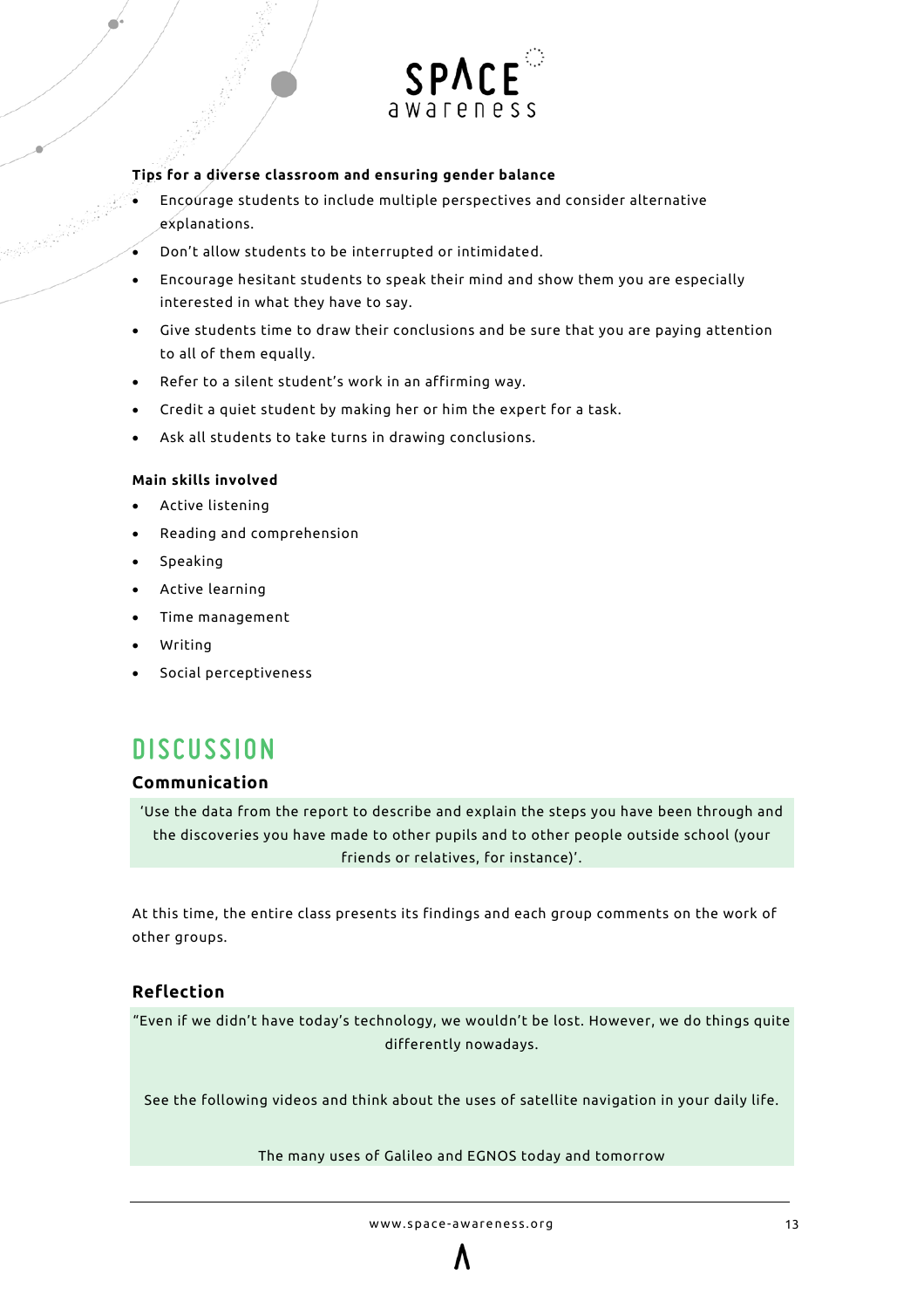

http://www.gsc-europa.eu/the-many-uses-of-galileo-and-egnos-today-and-tomorrow About GSA

> The European GNSS Agency: Linking space to user needs http://www.gsa.europa.eu/gsa/about-gsa"

Show the videos to your students:

- The many uses of Galileo and EGNOS today and tomorrow <http://www.gsc-europa.eu/the-many-uses-of-galileo-and-egnos-today-and-tomorrow>
- About GSA The European GNSS Agency: Linking space to user needs <http://www.gsa.europa.eu/gsa/about-gsa>

Encourage your students to reflect on how despite the instruments being different earlier and now, the underlying concepts are the same.

Discuss with them what they have learnt and the importance of this investigation to know more about navigation systems.

Help them identify how they can share their findings with others (share information on social media, write a blog, build an exhibit, make a video, organise an event for the entire community including relatives and friends, etc.).

#### **EXTRA GUIDELINES**

#### **Suggested ICT tools**

Different presentation tools can help the students make creative and inspiring presentations. Depending on the timeframe of the activity, students may prepare a simple presentation using tools like Powerpoint or ones that require the use of complex tools like movie-making tools.

- Presentation tools (MS PowerPoint, Open Office Impress, Prezi)
- Story-making tools (Storybird)
- Word clouds (Wordle)
- Movie- and animation-making tools (Windows Movie Maker, Animoto)
- Blogging tools (Blogger, Wordpress, Tumblr)
- Photo-sharing and editing tools (Picasa, Instagram, Snapchat, Flickr, Photobucket)

#### **Tips for a diverse classroom and ensuring gender balance**

- Allow the presentation of multiple opinions and perspectives.
- Use examples from multiple backgrounds and perspectives.
- Be sensitive to cultural differences in writing styles, recognising that many standards apply to the evaluation of good writing and presenting.